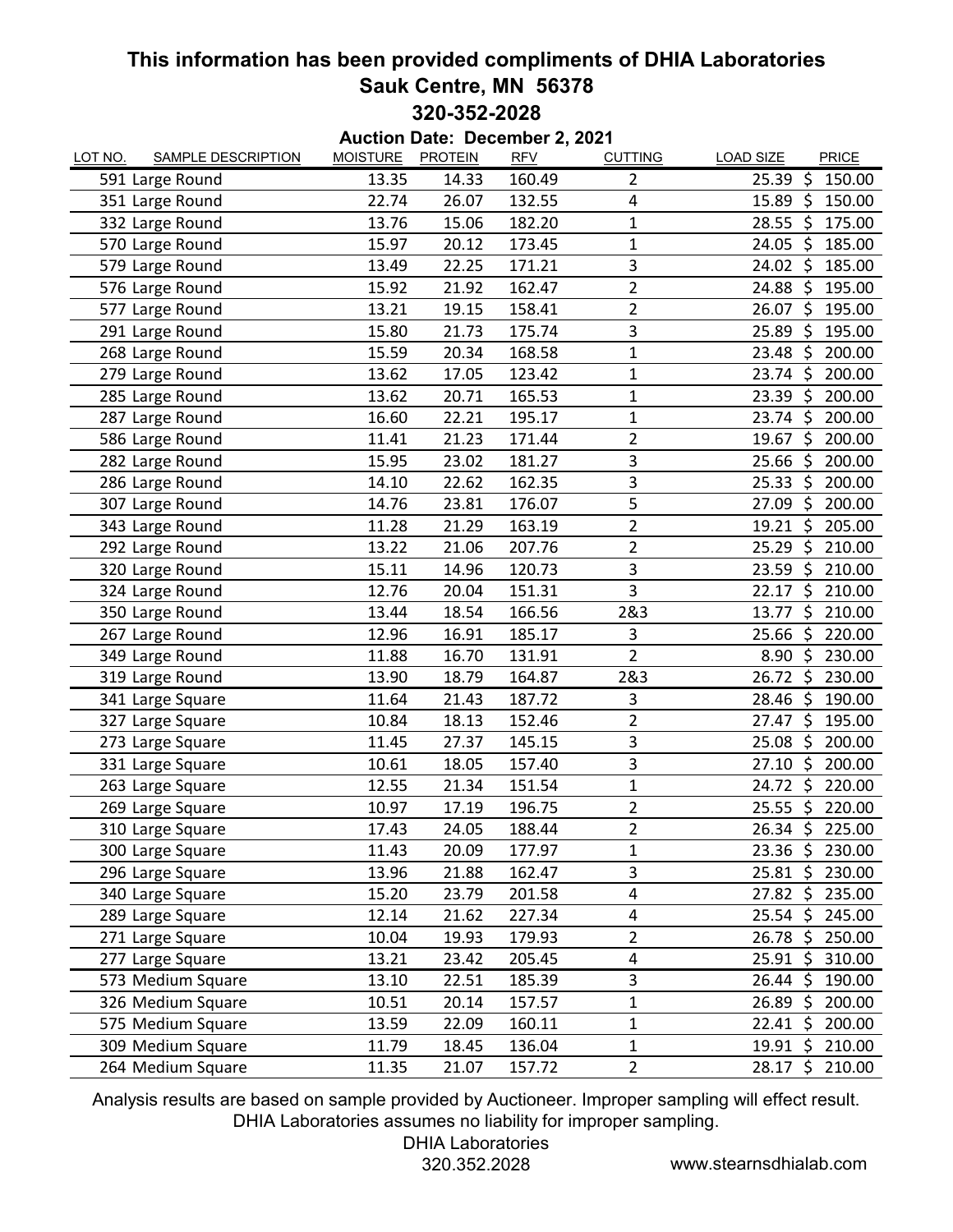**Auction Date: December 2, 2021**

| LOT NO. | <b>SAMPLE DESCRIPTION</b>   | <u>MOISTURE</u> | CHUII DAIG. DECENIDEI 4, 2021<br><b>PROTEIN</b> | <b>RFV</b> | <b>CUTTING</b> | <b>LOAD SIZE</b>            | <b>PRICE</b>    |
|---------|-----------------------------|-----------------|-------------------------------------------------|------------|----------------|-----------------------------|-----------------|
|         | 288 Medium Square           | 15.93           | 22.63                                           | 147.71     | $\overline{2}$ | 18.44<br>-S                 | 210.00          |
|         | 335 Medium Square           | 14.25           | 21.52                                           | 149.55     | 3              | $26.73 \; \text{S}$         | 210.00          |
|         | 329 Medium Square           | 9.65            | 16.94                                           | 174.11     | 2              | 26.70<br>S.                 | 215.00          |
|         | 337 Medium Square           | 12.26           | 15.66                                           | 121.76     | 3              | Ś<br>22.43                  | 220.00          |
|         | 274 Medium Square           | 11.29           | 24.42                                           | 169.99     | 3              | 22.46 \$                    | 225.00          |
|         | 569 Medium Square           | 12.63           | 17.44                                           | 135.65     | $\overline{2}$ | 18.44<br>\$                 | 235.00          |
|         | 265 Medium Square           | 10.01           | 21.17                                           | 191.61     | 3              | Ś<br>9.00                   | 240.00          |
|         | 322 Medium Square           | 12.18           | 21.42                                           | 179.35     | 5              | $26.71 \; \text{S}$         | 240.00          |
|         | 312 Medium Square           | 10.86           | 19.29                                           | 163.02     | 1              | 24.37<br>-\$                | 250.00          |
|         | 316 Medium Square           | 12.20           | 22.53                                           | 173.59     | $\overline{2}$ | \$<br>27.34                 | 250.00          |
|         | 306 Medium Square           | 12.78           | 21.06                                           | 196.08     | 4              | 24.83 \$                    | 250.00          |
|         | 323 Medium Square           | 13.06           | 22.52                                           | 191.68     | 5              | 25.81<br>\$                 | 255.00          |
|         | 305 Medium Square           | 9.35            | 22.56                                           | 157.68     | 2              | 23.28<br>\$                 | 260.00          |
|         | 330 Medium Square           | 14.00           | 24.01                                           | 185.37     | 4              | S.<br>26.63                 | 260.00          |
|         | 333 Medium Square           | 16.33           | 19.81                                           | 181.45     | 4              | 27.14<br>\$                 | 290.00          |
|         | 315 Medium Square           | 11.66           | 20.10                                           | 160.01     | 1              | 10.62<br>-\$                | 310.00          |
|         | 304 Medium Square           | 12.78           | 21.82                                           | 166.31     | $\overline{2}$ | $\ddot{\varsigma}$<br>10.19 | 310.00          |
|         | 578 Small Round/Large Round | 11.46           | 21.68                                           | 175.22     | 2&3            | 26.28<br>$\zeta$            | 195.00          |
|         | 584 Large Round             | 14.90           | 8.92                                            | 88.61      | Grass 1        | - \$<br>22.00               | 60.00           |
|         | 589 Large Round             | 16.74           | 2.95                                            | 66.57      | Grass 1        | 25.65<br>-Ś                 | 100.00          |
|         | 301 Large Round             | 13.57           | 15.00                                           | 79.98      | Grass 1        | 9.63<br>$\zeta$             | 120.00          |
|         | 583 Large Round             | 8.52            | 6.68                                            | 67.23      | Grass 1        | 9.26<br>-\$                 | 150.00          |
|         | 582 Large Round             | 8.52            | 6.68                                            | 67.23      | Grass 1        | -Ś<br>9.08                  | 150.00          |
|         | 280 Large Round             | 16.00           | 12.49                                           | 105.37     | Grass 1        | $21.91$ \$                  | 160.00          |
|         | 580 Large Round             | 12.08           | 6.92                                            | 65.72      | Grass 1        | 17.26<br>-\$                | 160.00          |
|         | 581 Large Round             | 13.39           | 6.51                                            | 66.16      | Grass 1        | 18.53<br>Ŝ.                 | 165.00          |
|         | 302 Large Round             | 14.64           | 11.93                                           | 87.56      | Grass 2        | 15.03<br>- \$               | 175.00          |
|         | 571 Large Round             | 14.06           | 12.46                                           | 98.75      | Grass 1        | 20.15<br>-\$                | 185.00          |
|         | 297 Large Round             | 11.03           | 11.88                                           | 90.65      | Grass 1        | Ś<br>14.53                  | 205.00          |
|         | 293 Large Round             | 16.97           | 20.26                                           | 107.90     | Grass 2        | 26.06<br>- \$               | 220.00          |
|         | 275 Large Round             | 12.65           | 17.46                                           | 120.64     | Grass 3        | $\zeta$<br>26.97            | 220.00          |
|         | 290 Large Round             | 14.52           | 15.75                                           | 98.94      | Grass 2        | $20.31 \; \text{S}$         | 230.00          |
|         | 587 Large Square            | 13.77           | 5.82                                            | 78.52      | Grass 2        | $27.43 \; \text{S}$         | 135.00          |
|         | 328 Large Square            | 11.84           | 10.86                                           | 96.91      | Grass 2        | $7.81$ \$                   | 195.00          |
|         | 317 Medium Square           | 11.91           | 6.79                                            | 63.19      | Grass 1        | -\$<br>21.05                | 145.00          |
|         | 303 Medium Square           | 12.41           | 9.17                                            | 100.60     | Grass 2        | $9.19$ \$                   | 160.00          |
|         | 585 Small Round/Large Round | 14.90           | 8.92                                            | 88.61      | Grass 1        | 17.00 \$                    | 50.00           |
|         | 342 Small Round/Large Round | 20.65           | 12.65                                           | 82.02      | Grass          | 11.00<br>-\$                | 75.00           |
|         | 344 Large Round             | 24.44           | 15.98                                           | 119.95     | Mixed 3        | $14.00~\text{S}$            | 55.00           |
|         | 339 Large Round             | 17.06           | 20.64                                           | 115.94     | Mixed 4        | 9.77<br>\$                  | 160.00          |
|         | 308 Large Round             | 11.85           | 22.36                                           | 154.74     | Mixed 3        | \$<br>25.40                 | 200.00          |
|         | 314 Large Round             | 12.49           | 18.17                                           | 145.65     | Mixed 3        | $23.04$ \$                  | 200.00          |
|         | 276 Large Round             | 11.42           | 14.98                                           | 122.04     | Mixed 1        | $22.79$ \$                  | 220.00          |
|         | 283 Large Round             | 11.57           | 17.15                                           | 114.14     | Mixed 2        |                             | 16.04 \$ 230.00 |
|         | 594 Large Square            | 10.28           | 16.77                                           | 116.21     | Mixed 2        | $21.12 \; \text{S}$         | 200.00          |

Analysis results are based on sample provided by Auctioneer. Improper sampling will effect result. DHIA Laboratories assumes no liability for improper sampling.

DHIA Laboratories

320.352.2028 www.stearnsdhialab.com